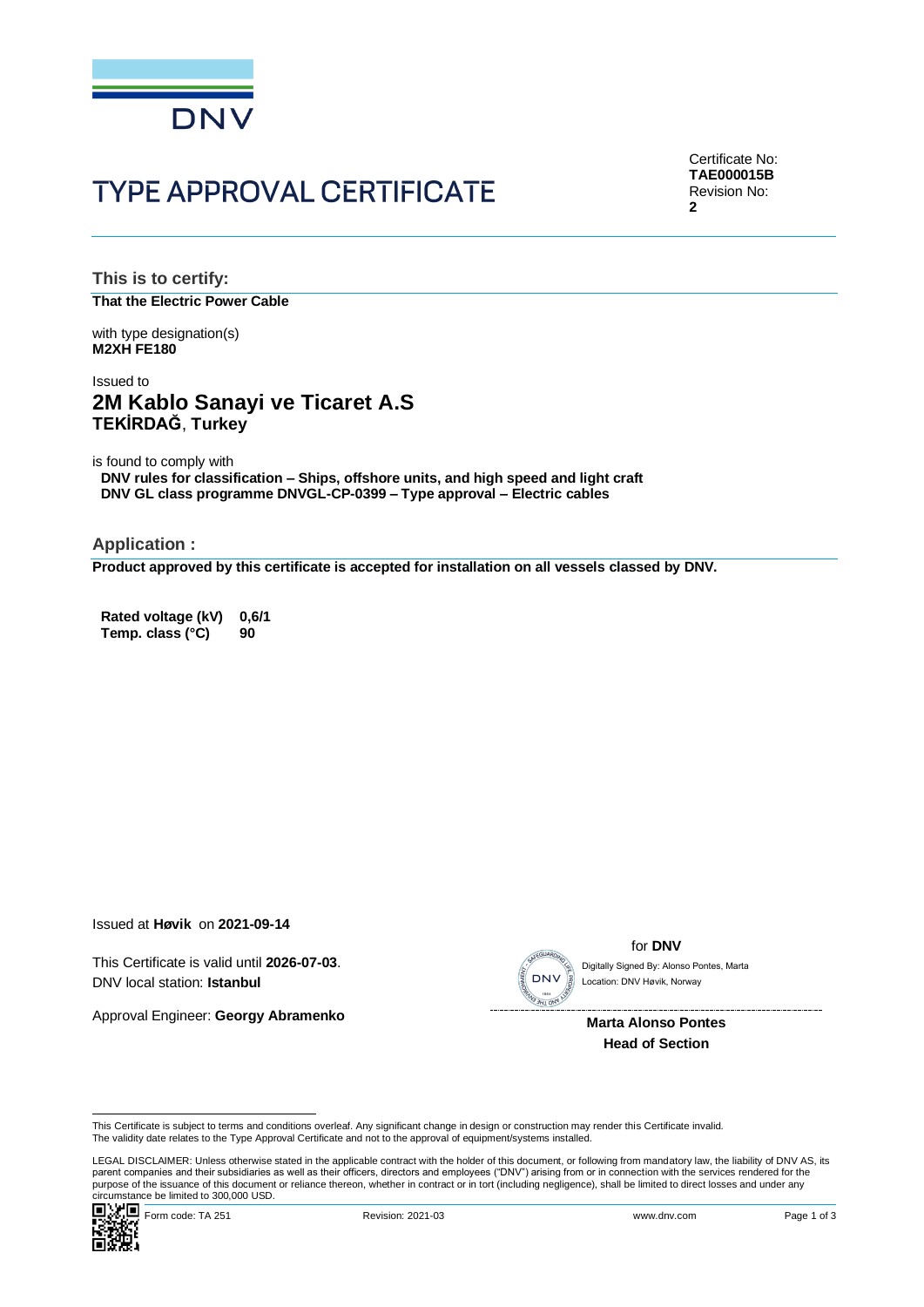

#### **Product description** M2XH FE180 0,6/1 kV

| Construction: |  |
|---------------|--|

| ovnou uvuvni.    |                                                                 |
|------------------|-----------------------------------------------------------------|
| Conductors:      | Plain annealed stranded copper class 2 or tinned copper class 5 |
| Core insulation: | Mica tape $+$ XLPE                                              |
| Inner sheath/    | Halogen free filler or polyester tape                           |
| separator:       |                                                                 |
| Outer sheath:    | SHF <sub>1</sub>                                                |

| No of Elements:              | Cross sectional area $\left[mm^2\right]$                    |  |  |
|------------------------------|-------------------------------------------------------------|--|--|
|                              | 1,0 1,5 2,5 4 6 10 16 25 35 50 70 95 120 150 185 240<br>300 |  |  |
| 2, 3, 4                      | 1,0 1,5 2,5 4 6 10 16 25 35 50 70 95 120 150 185 240        |  |  |
| 5, 7, 12, 16, 19, 24, 27, 37 | 1,0 1,5 2,5                                                 |  |  |

## **Application/Limitation**

This cable is fire resistant according to IEC 60331.

The requirements of SOLAS Amendments Chapter II-1, Part D, Reg. 45, 5.2 (provision to be taken to limit Fire Propagation along Bunches of Cables or Wires) are fulfilled without any additional measures.

## **Type Approval documentation**<br>Data sheet: 2M Kablo datasheet re

Data sheet: 2M Kablo datasheet ref. no. 0154-1-15, date 18.01.2016.<br>Test reports: 2M Kablo test reports, ref. techdocs 24-32, received 03.0 2M Kablo test reports, ref. techdocs 24-32, received 03.06.2016, techdoc 19, received 04.09.2019 Statement of design description change dated 24.05.2021

### **Tests carried out**

| <b>Standard</b> | <b>Issued</b> | <b>General description</b>                              | Limitation              |
|-----------------|---------------|---------------------------------------------------------|-------------------------|
| IEC 60092-350   | 2014-08       | General construction and test methods of power,         |                         |
|                 |               | control and instrumentation cables for shipboard        |                         |
|                 |               | and offshore applications                               |                         |
| IEC 60092-360   | 2014-04       | Electrical installations in ships - Part 360:           |                         |
|                 |               | Insulating and sheathing materials for shipboard        |                         |
|                 |               | and offshore units, power, control, instrumentation     |                         |
|                 |               | and telecommunication cables.                           |                         |
| IEC 60092-353   | 2016-09       | Electrical installations in ships - Part 353: Power     |                         |
|                 |               | cables for rated voltages 1 kV and 3 kV                 |                         |
| IEC 60331-21    | 1999-04       | Fire resistance / Circuit integrity - Test for electric | Minimum 180 minutes     |
|                 |               | cables under fire conditions-Circuit integrity - Part   | flame application $+15$ |
|                 |               | 21                                                      | minutes cooling down    |
| IEC 60331-1/2   | 2018-03       | Fire resistance / Circuit integrity - Test for method   |                         |
|                 |               | for fire with shock at temperature of at least 830°C    |                         |
|                 |               | for cables rated up to and including 0,6/1 kV           |                         |
| IEC 60332-3-22  | 2018-07       | Tests on electric and optical fibre cables under        | <b>Bunch test</b>       |
|                 |               | fire conditions - Part 3-22: Test for vertical flame    | Category A              |
|                 |               | spread of vertically-mounted bunched wires or           |                         |
|                 |               | cables - Category A                                     |                         |
| IEC 60332-1-2   | 2006-07       | Tests on electric cables under fire conditions.         |                         |
|                 |               | Test for vertical flame propagation for a single        |                         |
|                 |               | insulated wire or cable.                                |                         |
| IEC 60754-1     | 2011-11       | Test on gases evolved during combustion of              | Low Halogen:            |
|                 |               | materials from cables - Determination of the            | <0,5% Halogen           |
|                 |               | amount of halogen acid gas                              |                         |